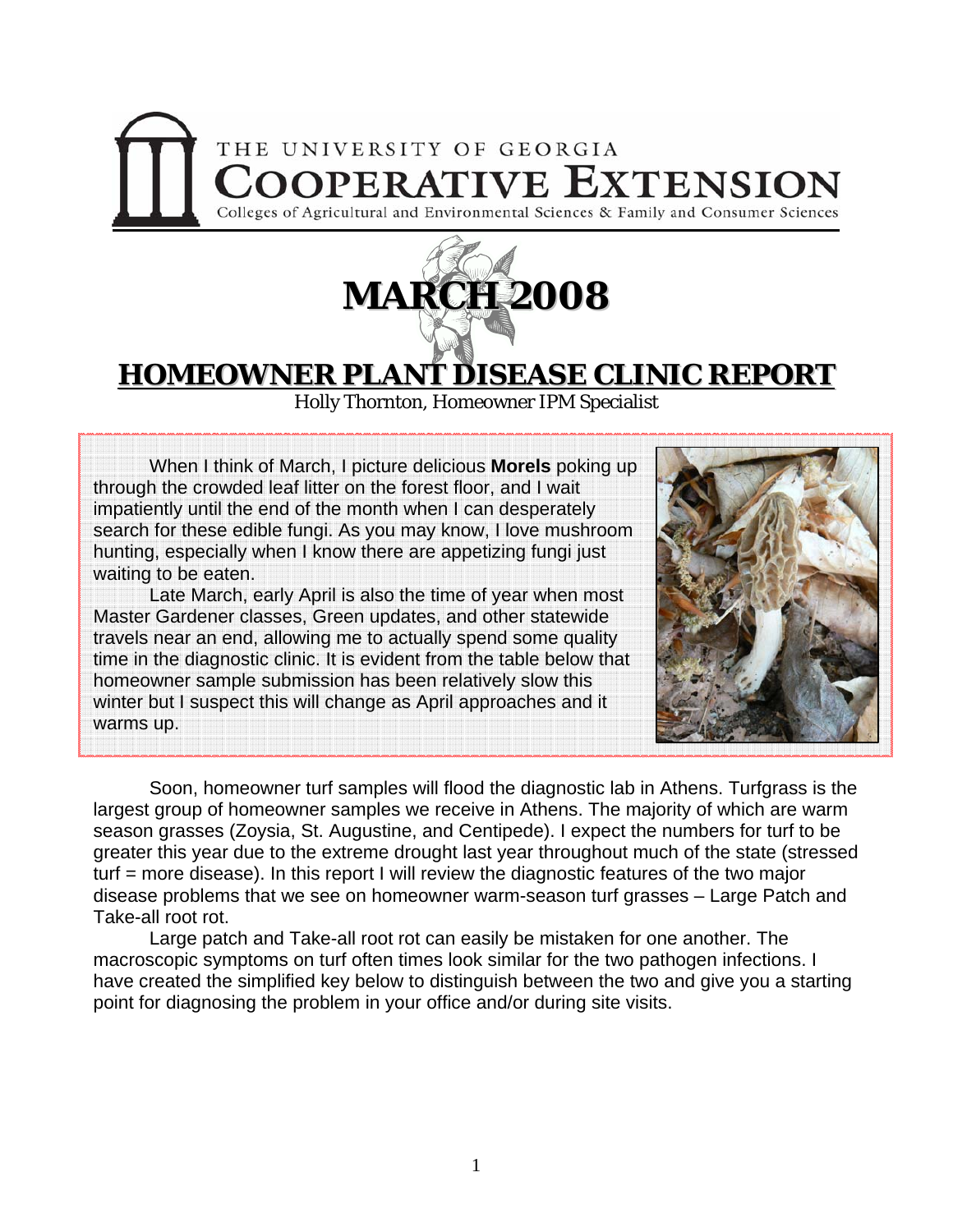## **SIMPLIFIED KEY to differentiate between TAKE-ALL ROOT ROT & LARGE PATCH**

| 1. Distinct yellow/straw-colored/brown patches (regular or irregular in shape) are seen in |    |
|--------------------------------------------------------------------------------------------|----|
|                                                                                            |    |
|                                                                                            |    |
| 3. Roots                                                                                   |    |
|                                                                                            |    |
|                                                                                            |    |
| 4. Water-soaked, reddish or dark lesions observed on leaf sheaths and/or crown of the      |    |
|                                                                                            | -6 |
| 5. In the dissecting scope, black, runner hyphae seen on stolons of the grass and also     |    |
|                                                                                            |    |
| 6. In the compound scope, robust, brown (pigmented) mycelia with septations (cross walls)  |    |
|                                                                                            |    |
| solani (Large patch)                                                                       |    |
| 7. In the compound scope, loped hyphopodia (resembling puzzle pieces) are seen             |    |
|                                                                                            |    |
| graminis var. graminis (Take-all root rot)                                                 |    |

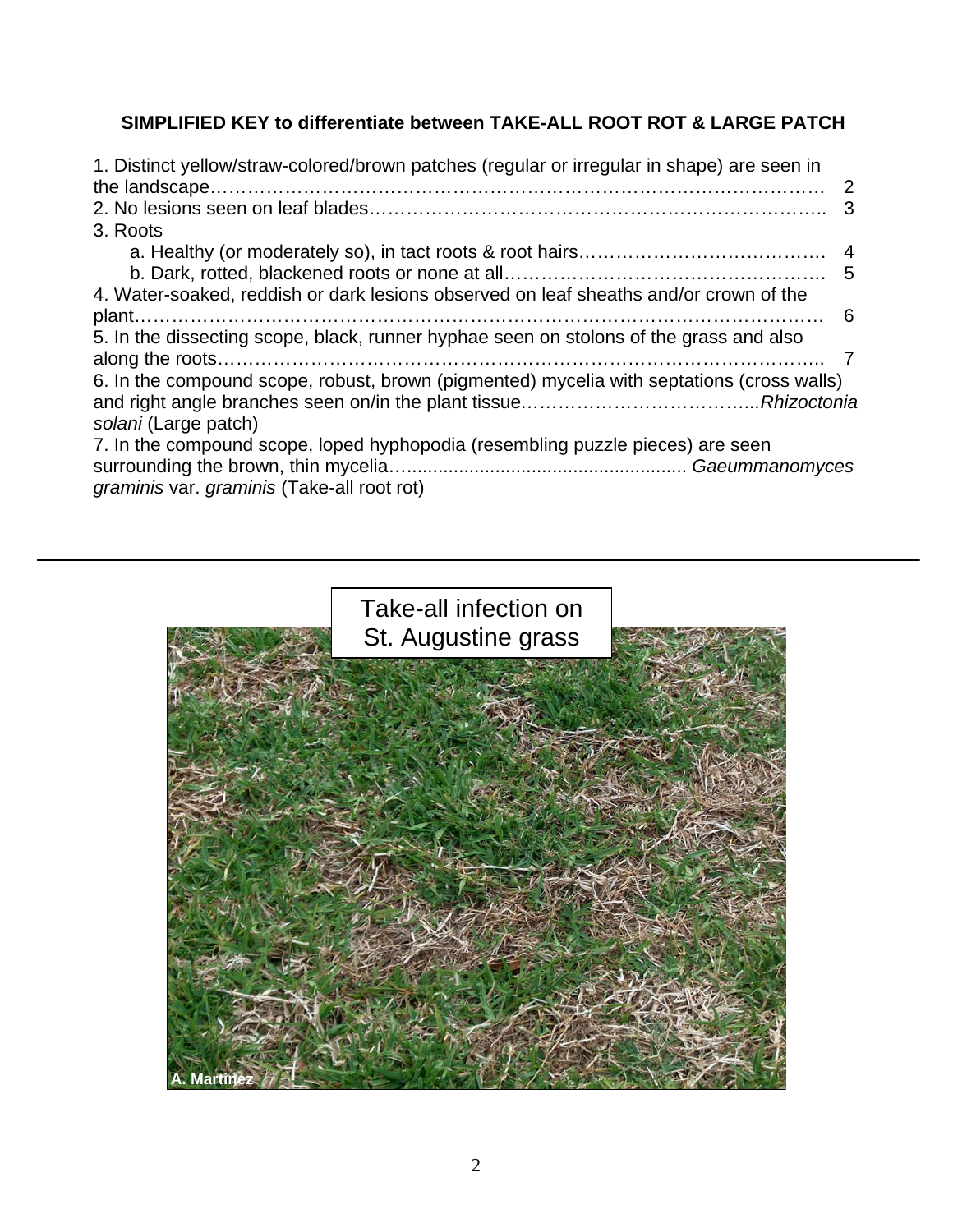

No roots and/or blackened rotted rots -Take all infection on St. Augustine

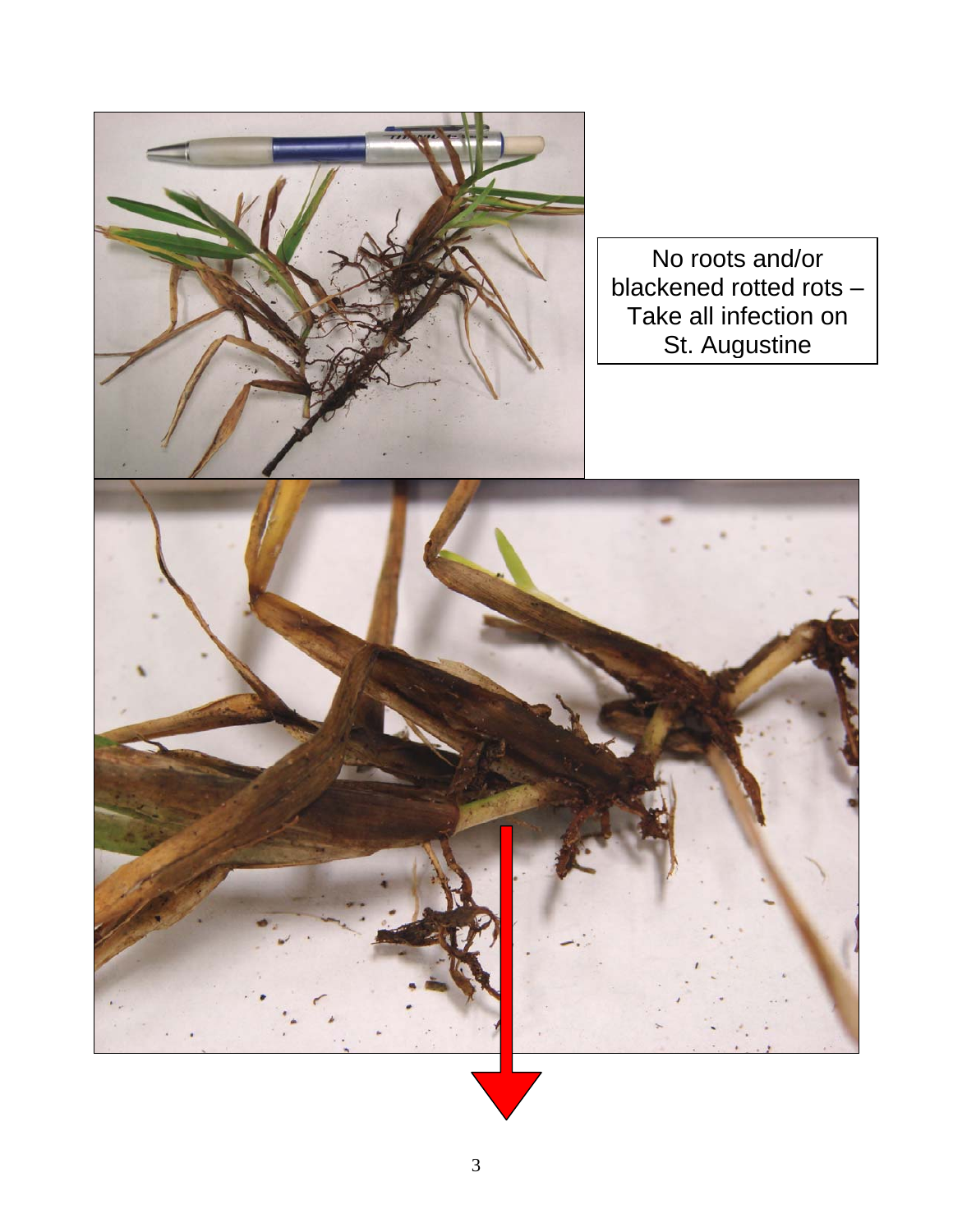

DISSECTING MICROSCOPE – black, runner hyphae and hyphopodia (resembles specks of pepper)



٦

**COMPOUND** MICROSCOPE – black, runner hyphae and hyphopodia (resemble puzzle pieces)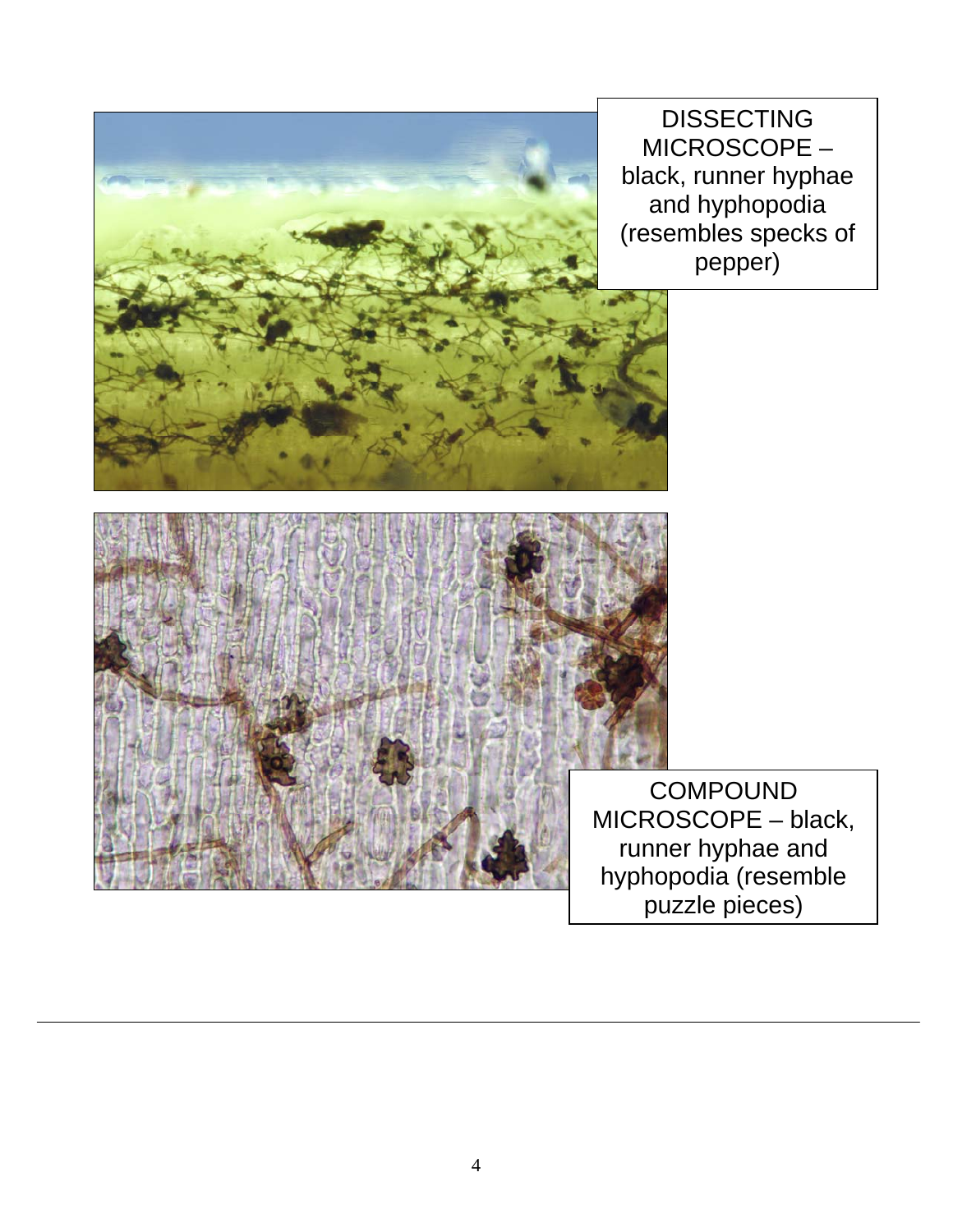

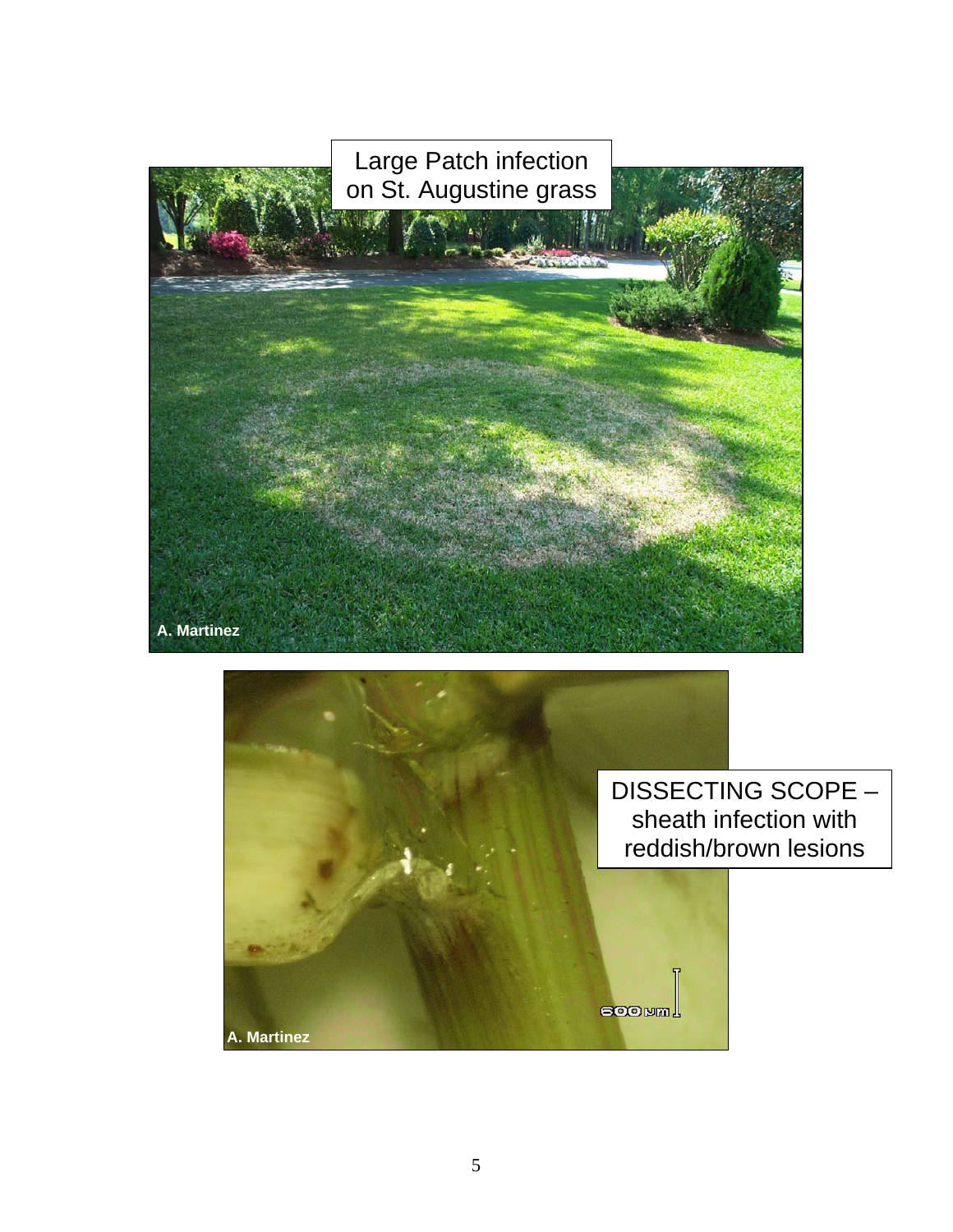

Large patch may be more difficult to diagnose because the mycelia of the fungus is hard to find and/or easily mistaken with other saprophytic fungal mycelia. You may give up and send the sample to the clinic before ever finding the large patch mycelia. Both diseases are active in the spring and fall when soil temperatures are ~60-65˚F. Homeowners usually see symptoms of Take-all throughout the summer and this is due to the fact that summers in Georgia are very stressful and as you may recall, this is a stress-related pathogen. Take-all root rot is a disease related to improper soil pH, heavy thatch, poor drainage, improper mowing, etc.

Both diseases often cause foliar tip dieback because of the crown and/or root infection that is occurring. Therefore, this symptom alone is not useful for distinguishing among the two diseases.

Also, remember these pathogens are problems in the landscape because of one or more different cultural issues and applying pesticides will not exclusively correct the problem. For more information about management practices, please see one of the following references:

- o http://pubs.caes.uga.edu/caespubs/pubcd/B1233.htm#BrownPatch
- o http://pubs.caes.uga.edu/caespubs/pubcd/C891.htm
- o GA Pest Management Handbook Homeowner or Commercial edition
- o Vargas Jr., J.M. 2005. Management of Turfgrass Diseases.
- $\circ$  Turgeon, A.J. 2005. Turfgrass Management.  $7<sup>th</sup>$  edition.
- $\circ$  Christians, N. 2004. Fundamentals of Turfgrass Management. 2<sup>nd</sup> edition.